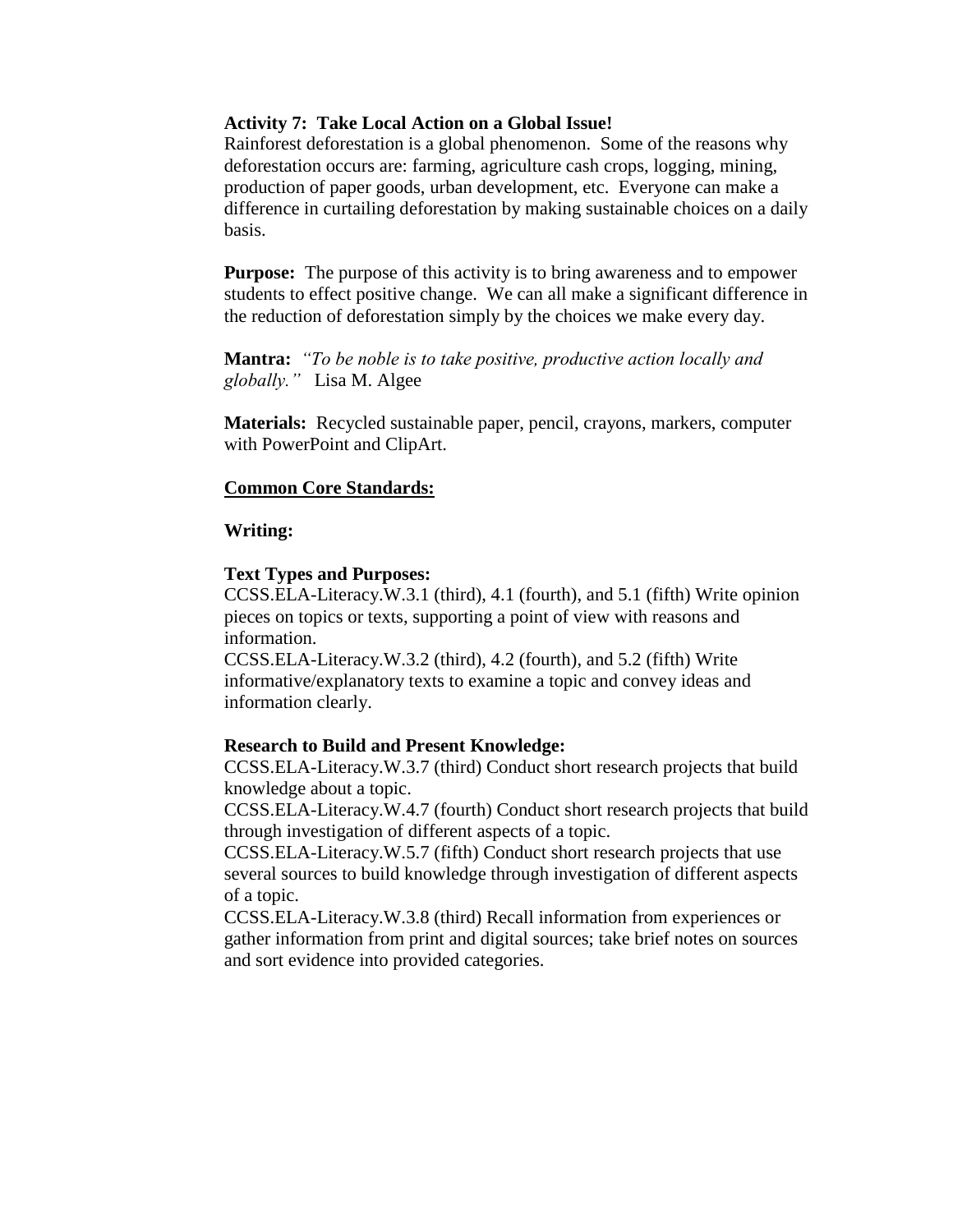# **Next Generation Science Standards (NGSS):**

# **Disciplinary Core Idea Progression:**

*Earth Space Science Progression (ESS3.C): Societal activities have had major effects on the land, ocean, atmosphere, and even outer space. Societal activities can also help protect Earth's resources and environments.* 

## **Procedure:**

- Students can create a PowerPoint presentation and share their *Take*  Action statements with other  $3<sup>rd</sup>$  -  $5<sup>th</sup>$  grade classrooms. They can even challenge classes to come up with their own *Take Action* commitments.
- Students will pledge to commit to three *Take Action* statements. They will share these specific examples with their classmates, teachers, family, and community members.

# **Background information for students:**

- 1. Did you know that palm oil is considered a cash crop (plant harvested to make money) and is exported to the USA and other countries where corporations use it to make cookies, cakes, crackers, chips, ice cream, fast foods, makeup, soap, and many other products?
	- If you read the ingredients on a product label and see palm oil, then you have a choice of either purchasing the item or not. If you want to help conserve rainforests in Southeast Asia, then you can choose not to buy items with palm oil in them.
- 2. Did you know that the orangutan is an endangered species due to habitat loss from palm oil plantations?
	- If you share this information with family and friends and ask them to share with others, then perhaps we can all make a difference to help protect the orangutans' status.
- 3. Did you know that the leading cause of deforestation in the Brazilian Amazon is cattle ranching?
	- If there were less demand for beef, then fewer rainforests would be deforested.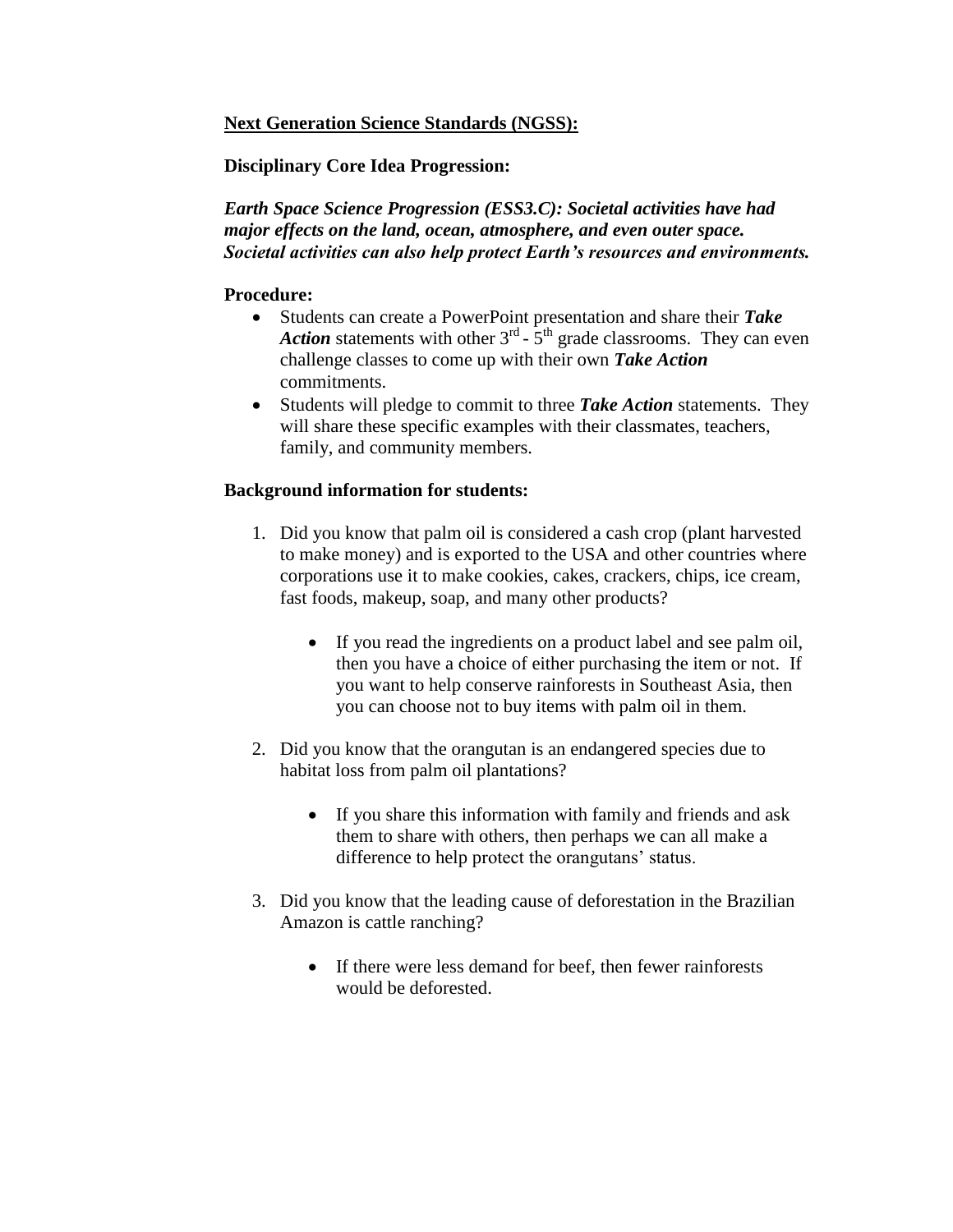- 4. Did you know that it takes 4,000 18,000 gallons to 'grow' one hamburger compared to 13 gallons to grow an orange?
	- If you decided not to eat two hamburgers per week, then you could save  $8,000 - 36,000$  gallons of water each week. That's a lot of water!
- 5. Did you know that across the entire Amazon, trees produce 20 billion tons of water per day, or the equivalent of more than one-fifth of all the freshwater that flows into Earth's oceans!
	- If one-fifth of all the freshwater that flows into Earth's oceans comes from trees in the Amazon, then in terms of percentage, that is 20 percent of all the freshwater that flows into Earth's oceans.
- 6. Did you know it takes 3 gallons to make 1 sheet of paper?
	- If one ream of paper contains 425 sheets, then 1,275 gallons of water were used to make one ream of paper.
- 7. Buy recycled sustainable paper. Encourage your school to purchase this paper *to save rainforests*. Recycled paper and *Forest Stewardship Council* certified paper reduces deforestation, thus saving trees which add water (transpiration) into Earth's atmosphere!
	- Propose this to your school's government council and make it happen. Even better, yet, don't use paper at all; advocate for more Smart-boards, whiteboards, and computer-based learning environments.
- 8. Did you know moisture generated by rainforests travels around the world? For example, scientists surmise that rainfall in the Midwestern region of the USA may be affected by forests in the Congo.
	- If deforestation continues in the Congo, then the Midwest is potentially more susceptible to drought. This can affect farmer's crops and the survival of rancher's livestock (farm animals).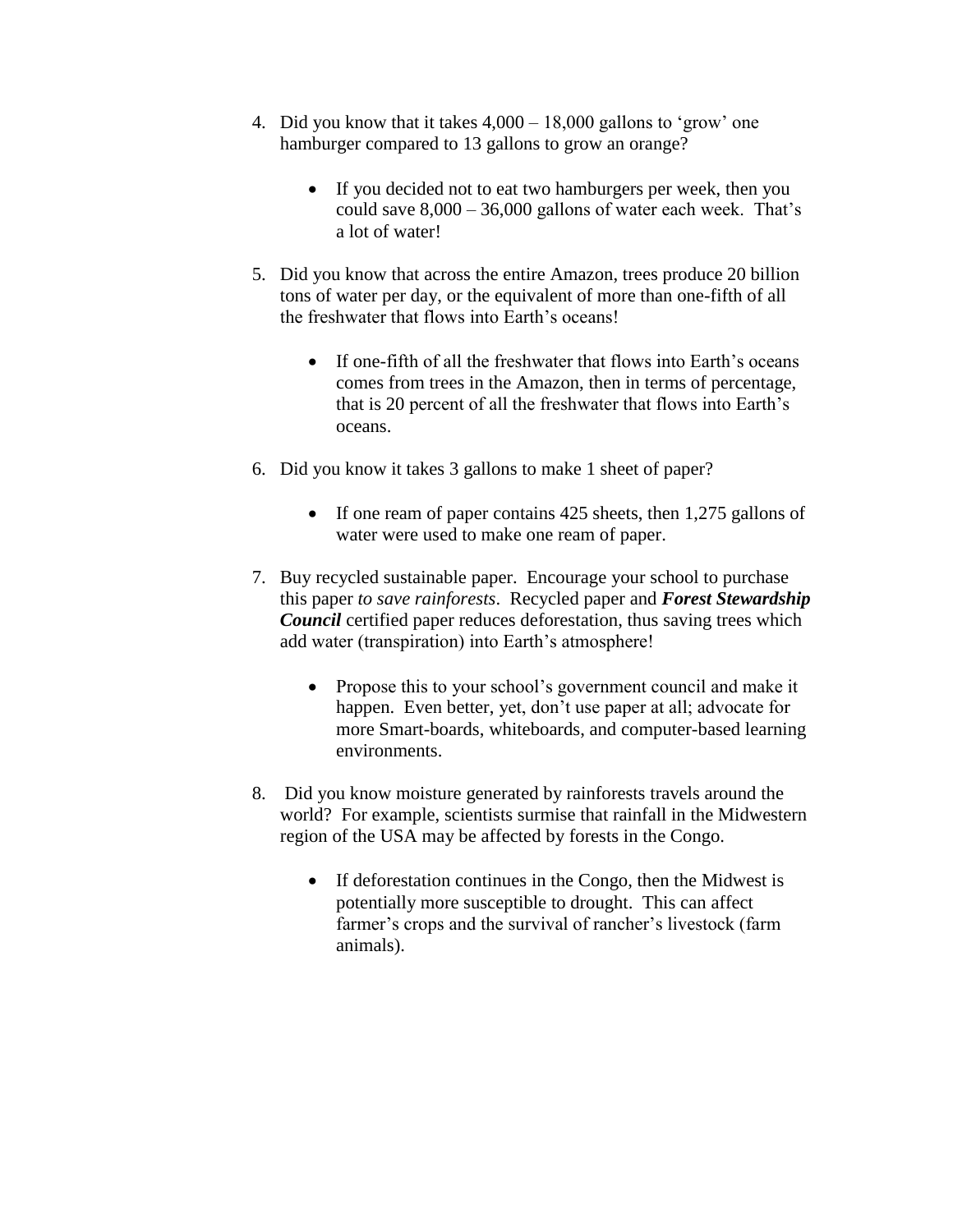- 9. Did you know that forests in Southeast Asia positively influence rain patterns in southeastern Europe and China?
	- If deforestation in Southeast Asia continues due to the replacement of rainforests with palm oil plantations, then regions in Europe and China face a higher likelihood of less rain.
- 10. Did you know that moisture generated in the Amazon ends up falling (precipitating) as rain as far away as Texas?
	- If deforestation continues in the Amazon, then Texas is more prone to drought. This can increase the likelihood of fires.
- 11. Did you know that elephants and rhinos are being poached for their tusks? The ivory trade market is unfortunately increasing in Asian countries.
	- If this poaching continues, elephant and rhino populations will continue to plummet until these majestic animals are gone forever. You can help ameliorate this issue by NOT buying any ivory products.
- 12. Did you know that wild animals are killed just for their furs and skins (even endangered species)?
	- If this poaching continues, these wild animals will become extinct. You can help with this issue by NOT buying any fur or skin products (even 'fake' fur).
- 13. Did you know that wild animals are captured and sold as 'exotic pets'? These exotic pets are not meant to be in small cages in peoples' homes. They are meant to be in the wild.
	- If a family member, friend, or pet store has exotic animals, you can ask whether the animals are 'wild-caught' or 'captive bred'. 'Captive bred' animals are more friendly for the environment.
- 14. Did you know that buying wood products that are 'FSC-certified' can actually help prevent deforestation?
	- If you go furniture shopping, you can easily look for this certification when buying wood products from Indonesia, Malaysia, Brazil, or Africa. \*\*Consumers' every day choices can have a tremendous impact on the environment\*\*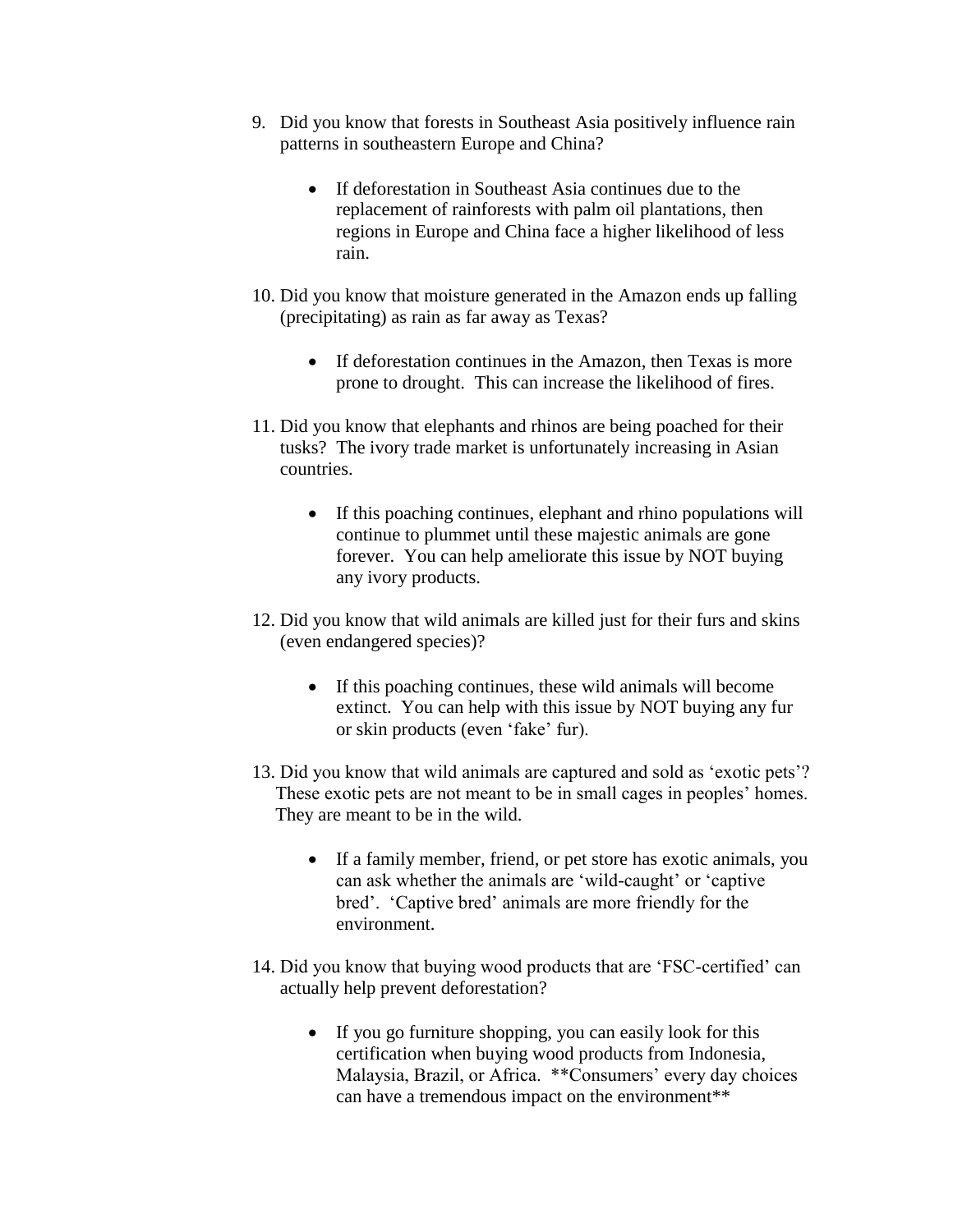# **Take Action: Protect the Rainforests!**

*I pledge to protect the rainforests by committing to do the following:* 

| Ι. |  |  |
|----|--|--|
| 2. |  |  |
| 3. |  |  |